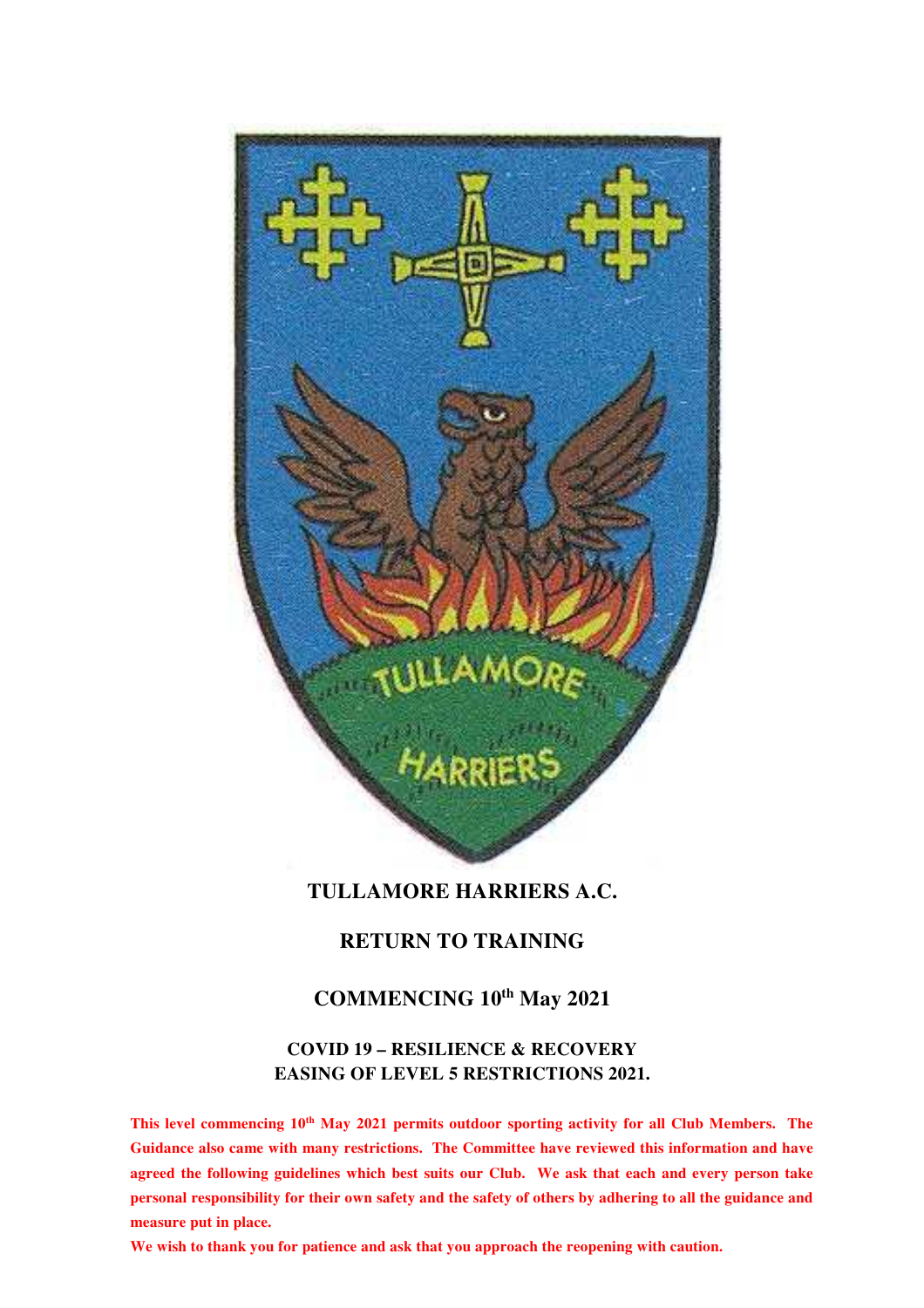# **COMMENCING 10th May 2021**

**Covid-19 Safety Officer: Adrian Curley**

**Covid-19 Assistant Safety Officers: Damian Lawlor, Ann-Maria Cunningham, Adrian Brennan, Carmel McGreal Sean Reynolds, Anny Hyland Guilfoyle** 

### **1. Club access**

- (i) Access is restricted to members of Tullamore Harriers and pre invited guests.
- (ii) Everyone entering the grounds must arrive with a completed Covid 19 Screening Questionnaire.
- (iii) Please do not use the back of the Club as a starting point for informal runs during official training sessions in order to minimise traffic and for safety reasons.
- (iv) U/18 athletes must be accompanied by a parent/guardian when arriving at Club.
- (v) You cannot attend if you have been out of the country in the preceding fourteen days.
- (vi) You cannot attend if you have been in contact with someone with symptoms of Covid - 19 in the previous 14 days (fever +38 degrees, cough, sore throat, shortness of breath, flu like symptoms, loss of taste and smell)
- (vii) You cannot attend if you are in a period of self isolation or cocooning under current health policy.
- (viii) You cannot attend if you are displaying Covid-19 symptoms (fever +38 degrees, cough, sore throat, shortness of breath, flu like symptoms, loss of taste and smell). Selfisolate and contact your GP.
- (ix) You cannot attend if a member of your household is self-isolating, as per HSE guidelines you must follow restrictive movements and, therefore, stay away from training.
- (x) If you are recovering from Covid 19 seek medical advice prior to returning to train
- (xi) If you feel unwell do not present to the Club.
- (xii) The Clubhouse including changing rooms and gym is closed until further notice.
- (xiii) Emergency/Limited toilet facilities will be available.
- (xiv) The Club training facilities will open Tuesday to Friday from 6.30pm to 8.30pm only.

#### **2. Athletes attending for training.**

Parent/Guardian must notify Coach the night before training if athlete intends to train.

Athletes **must not car share except** with a member of the same household.

Please note that if a parent/guardian remains on site, they will not be able to access the ground/facilities (stay in car).

**Parent/Guardian must return 15 minutes before end of training session.**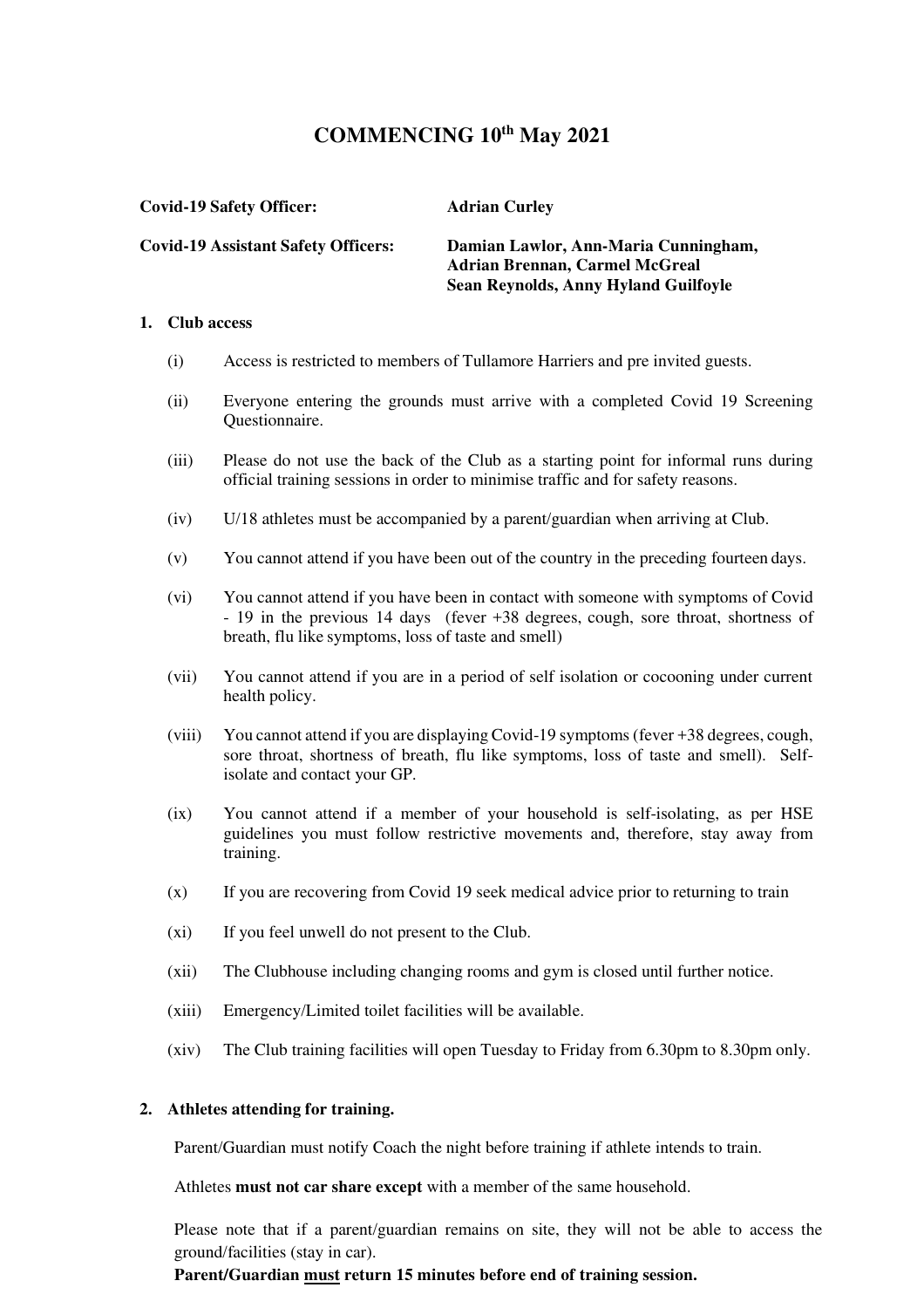# **If not being collected by same parent/guardian, a new Covid -19 Screening Questionnaire must be completed.**

Athletes should arrive ready to train – please note there will be no dressing room facilities. The clubhouse is closed to all members until further notice.

Emergency/Limited Toilet facilities will be available. Please use bathroom before leaving home for training.

All athletes must bring sanitising gel/wipes.

Keep all personal equipment completely to yourself particularly water bottles. Athletes must be absolutely vigilant with water bottles so there is no touching of water bottles against another water bottle – it is suggested that athletes bring their water bottle, sanitising gel and wipes in a spike bag/small gear bag, clearly marked with their name.

Athletes should sanitise their hands upon arrival at the stadium.

Avoid touching any hard surfaces.

No physical contact whatsoever with any other individuals.

#### **Please, please, please no spitting.**

Cough or sneeze into your elbow.

If you use tissues put them in your bag and bring them home and dispose of at home as there are no bins on site.

Observe social distancing at all times – 2 meters.

All stadium equipment that you use must be wiped down by you with sanitising wipes – please bring a pack of wipes with you.

Athletes to ensure the Club has their up-to-date contact details (phone & email)

Repeated poor practice by athletes will result in them being asked to leave the training ground. Parent/guardian will be contacted by the Safety Officer to discuss the behaviour.

# **3. Designated Training Slots**

## **Track/Field Group**

- Age Group 12 or over Tuesday and Thursday: 7.00pm to 8.30pm
- Age Group Under 12 Tuesday and Thursday: 7.00pm to **8.15**pm
- **Parent/Guardian must return 15 minutes prior to end of session.**

#### **Middle Distance Group**

- 
- Age Group 12 or overWednesday and Friday: 7.00pm to 8.15pm
- 
- Age Group Under 12Wednesday and Friday: 7.00pm to **8.00**pm
- **Parent/Guardian must return 15 minutes prior to end of session.**

Juvenile Coaches must inform the Club of the attendees - both coaches and athletes for each session Please note that any changes must be notified. It is vitally important that we have full and accurate records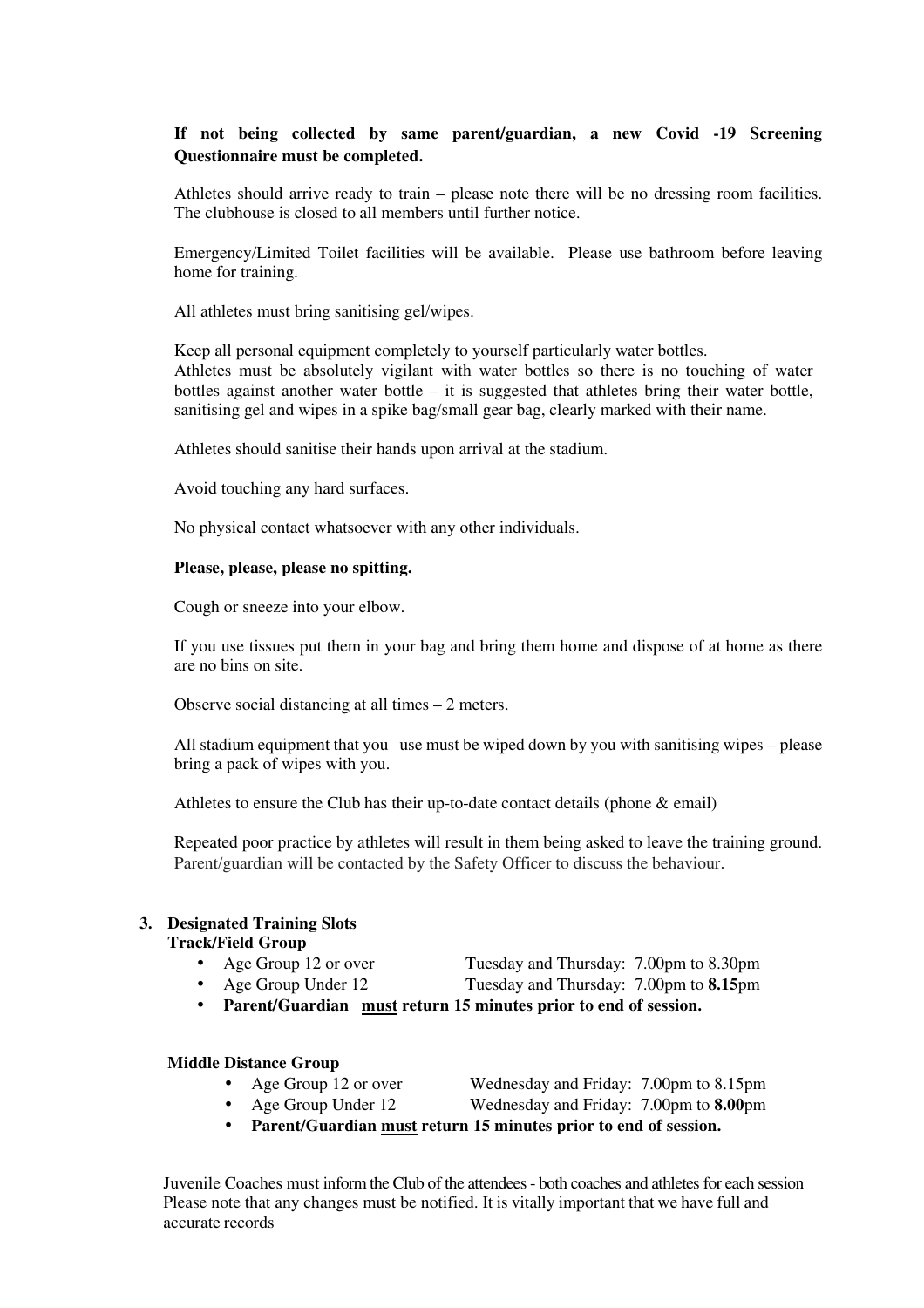### **Senior Group**

Tuesday and Thursday 6.40pm to 8.30pm

 Training Session including warm up and cool down to take place in the Club Grounds. Athletes will be divided into pods

- Warm up and cool down with your pod,
- Each pod will be allocated a start location on the track for the training session
- Observe social distancing at all times 2 meters

### **4. Access to Grounds**

Access to the grounds is via the back gate on Spollanstown Road entrance. Access to the track is via the gate to the left of the dressing rooms only.

### **5. Arrival at Stadium**

Please ensure the Screening Questionnaire is completed prior to attending.

When leaving your house to come to Tullamore Harriers wash your hands thoroughly.

Upon arrival at the stadium sanitise your hands.

Athletes should arrive at Club entrance no earlier than ten minutes before their session as per Athletics Ireland guidelines.

Each person arriving at grounds will be required to submit their completed Screening Questionnaire and check in.

Senior Athletes/Parent/Guardian must wear face mask in car during check-in and submission of Screening Questionnaire.

Proceed to designate drop off area. Please note a Club member will be present in the car park to advise of the drop off/pick up area and parking area.

Coaches will advise each athlete in advance of the session, the coach taking the session and the location/position of their training pod.

### **6. Athletes**

Athletes to strictly observe social distancing whilst warming up.

Social distancing must be maintained at all times (all to be 2 meters apart) during training.

During the course of the rep a two meter gap must be maintained by all members of the group at all times.

Once the rep is finished, social distancing must be maintained at all times. During rest time, athletes to return to their designated area.

If running in single file increase the distance between athletes to more than 2m

Track & Field Athletes to wear facemasks entering and leaving track.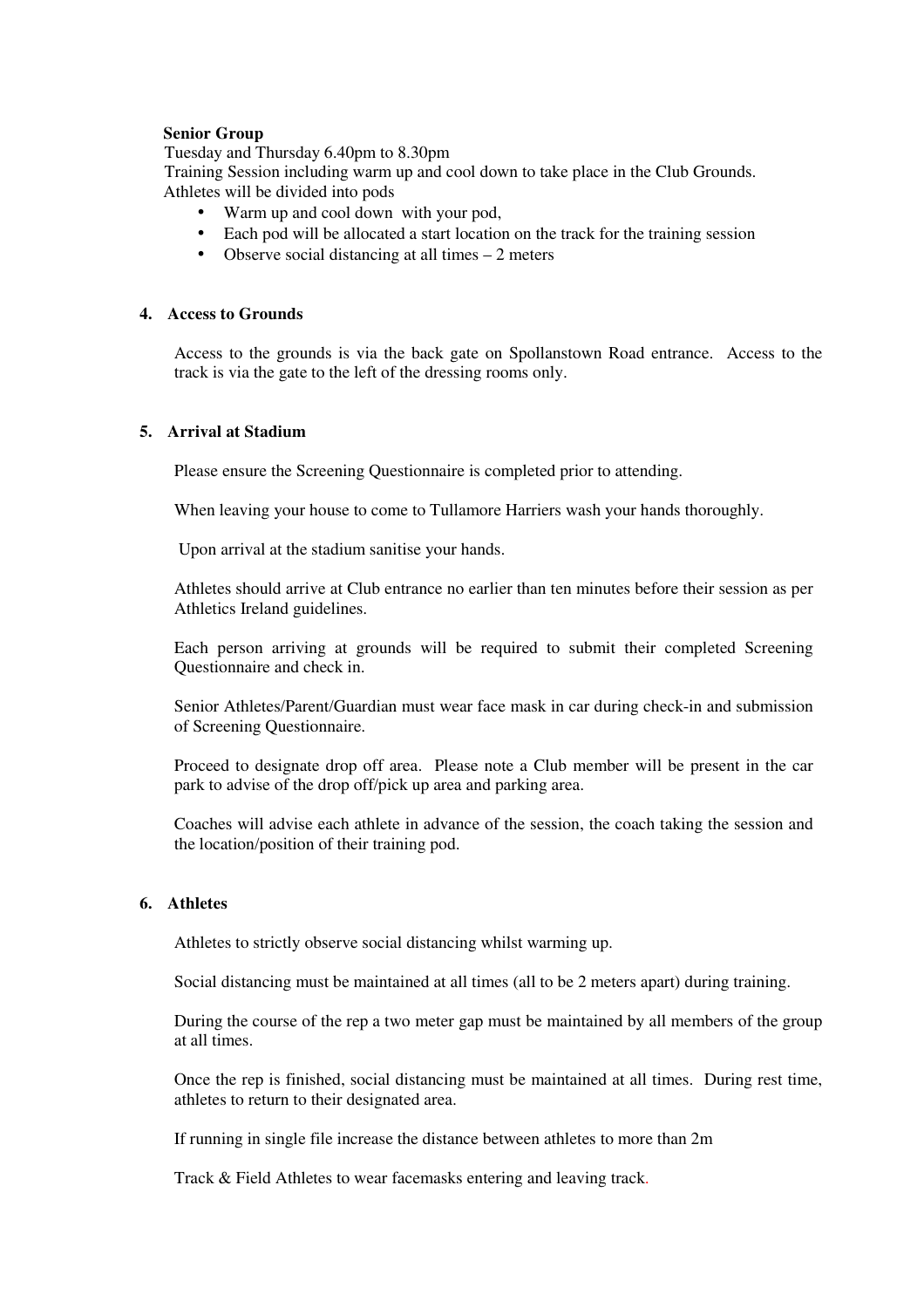### **7. Field Event Athletes**

Physical distancing to be observed throughout the course of the period.

No equipment should be exchanged between athletes.

If stadium equipment has to be used it should be sanitised before handling and after handling. In so far as is possible all should use their own personal equipment. If athletes must use equipment, for example long jumpers needing to use rakes, you must bring sanitation wipes with you to wipe down any equipment before you use and to wipe down after you use. Long jumpers to replace the covering on the long jump after use. During any breaks in field event training athletes must stay well apart from one another – returning to their designated area.

### **8. Coaches**

The same regulations apply to coaches as to athletes.

Coaches should not attend if they have been in contact with an individual with Covid-19 symptoms in the preceding fourteen days (fever +38 degrees, cough, sore throat, shortness of breath, loss of taste or smell, flu-like symptoms).

Coaches should not attend if they have been outside the country in the previous fourteen days.

Coaches should not attend if they have any flu like or Covid-19 symptoms in the preceding fourteen days (fever +38 degrees, cough, sore throat, shortness of breath, loss of taste or smell, flu-like symptoms).

Coaches in the high risk category should consult with their GP prior to return to training.

Physical distancing has to be observed by coaches from all other users.

## **9. After training**

Once training has finished athletes must leave the premises promptly.

Juvenile Athletes having completed their warm down should gather their belongings at their designated area and will be instructed by their coaches when to return to the designated pick up area.

All should thoroughly sanitise their hands before leaving the stadium.

When you get home immediately wash and sanitise your hands.

When you have finished training ensure that all your gear, towels etc. are washed.

All should then follow normal guidelines upon the return home.

• Good hand hygiene, Coughing etiquette, Social distancing.

# **If an athlete/coach/volunteer becomes unwell after training, they should first contact their GP, read the HSE Guidelines and inform the Club.**